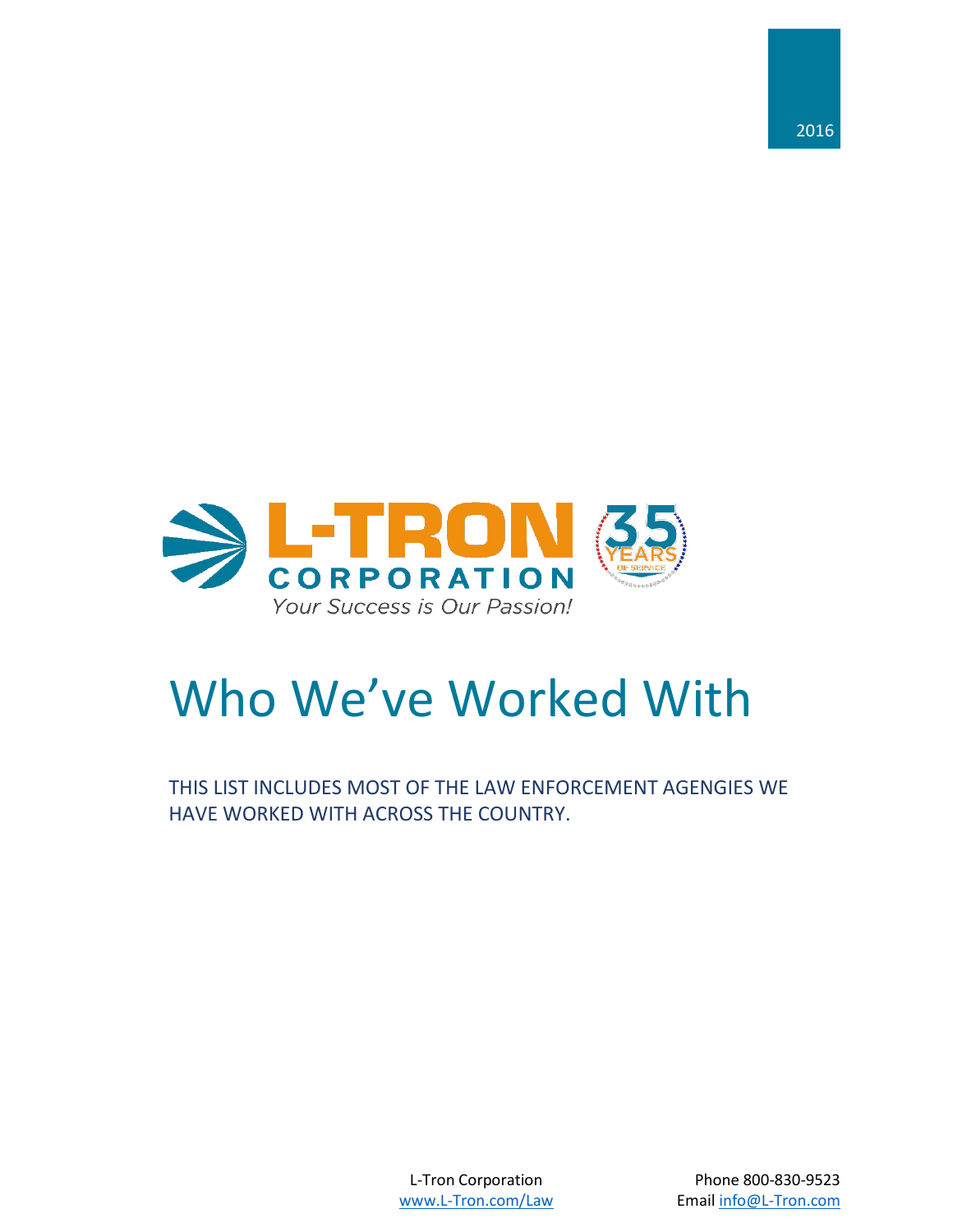#### $\Delta$

- Aberdeen Police Department (SD)
- Aberdeen Police Department -WA
- Acworth Police Department
- ADA County Juvenile Courts
- Adams County Sheriff- ND
- Adams Police Department (NY)
- Addison Police Department
- Alachua County Department of Public Safety
- Alaska Court System
- Alaska DOT
- Albany County Health Department
- Albany County Sheriff
- Albany Police Department
- Albion Police Department
- Alfred Police Department
- Alfred State
- Algona Police Department
- Allamakee Sheriff's Office
- Allegany County Department of Health
- Allegany County Sheriff
- Altoona Police Department
- Amityville Police Department
- Anamosa Police Department
- Anderson County Sheriff's Office
- Anne Arundel Police
- Apopka Police Department
- Ardsley Police Department
- Arizona Department of Public Safety
- Arkansas State Police
- Armada Township
- Asbury Police Department
- Ashland Police Department
- Atlantic Police Department
- Auburn Police Department
- Aurelia Police Department
- Avon Police Department

B

- Baldwinsville Police Department
- Ballston Spa, Village of
- Barnes County Sheriff's Office
- Bath Police Department
- Bayfield County
- Beaufort Police Department
- Beaver Police Department (PA)
- Becker Police Department
- Bedford County Sheriff's Department
- Bellevue Police Department
- Benton County Sheriff's Office
- Bernalillo County Sheriff
- Berthold Police Department
- Berwyn Heights Police Department
- Bethlehem Township Police Department (PA)
- Bettendorf Police Department
- Beulah Police Department
- Billings County Sheriff's Office
- Bismarck Police Department
- Black Hawk County Sheriff's Office
- Blairsville Police Department
- Blossburg Police Department (PA)
- Bluffton Police Department
- Bonduel Police Department
- Bonneville County Sheriff's Office
- Boone County Sheriff's Office
- Boone Police Department
- Boonsboro Police Department
- Borough of Shippensburg
- Bottineau County Sheriffs Department
- Bowman County Sheriff's Office
- Boynton Beach Police Department
- Bridgewater Township Police Department
- Broadalbin Police Department, Village of
- Brockport Police Department
- Brookings County Sheriff's Office
- Broome County Government
- Broome County Sheriff
- Brown County Sheriff
- Buchanan County Sheriff
- Buena Vista Sheriff's Office
- Buffalo County Sheriff
- Buffalo Police Department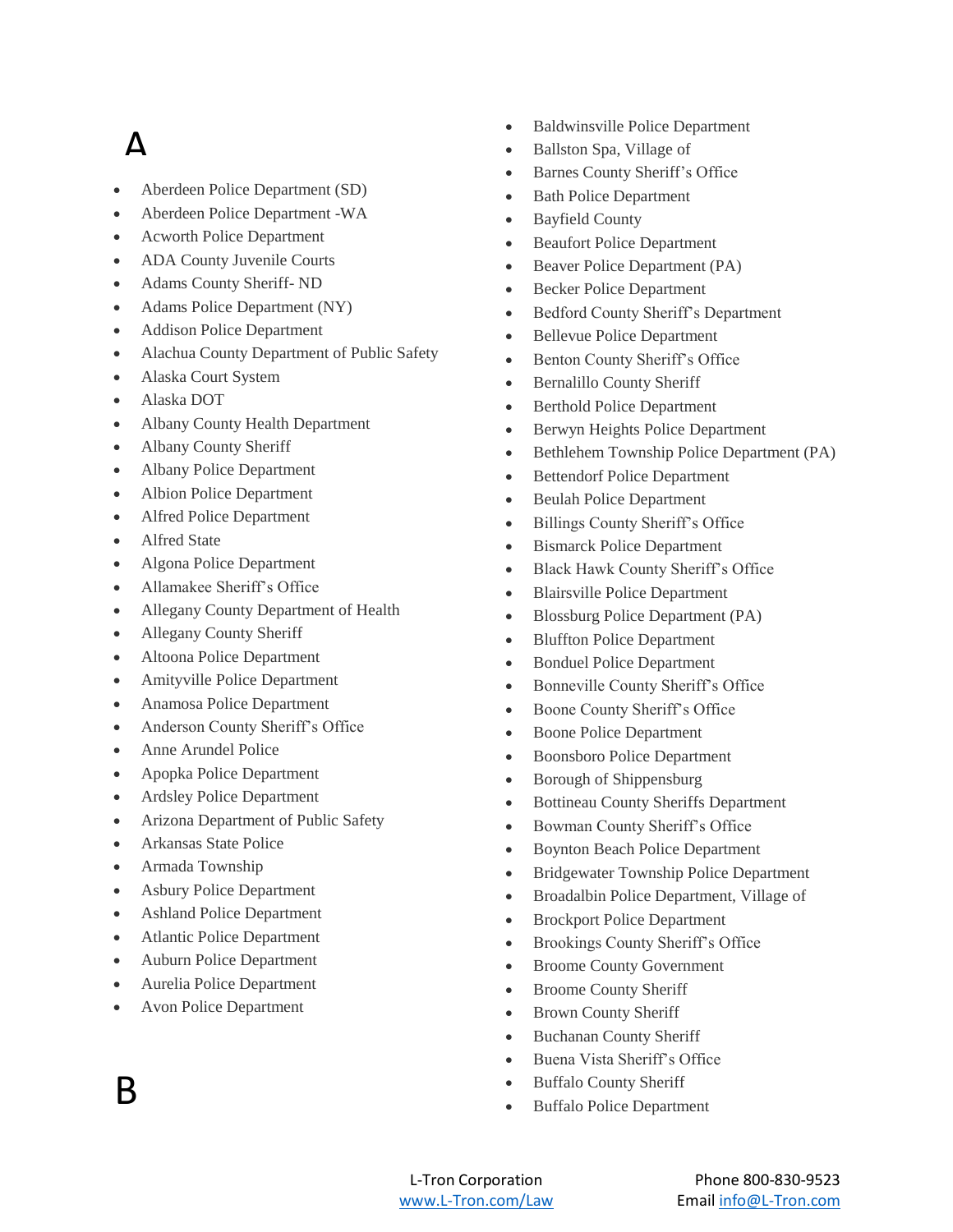- Buffalo State College
- Buffalo Valley Regional Police Department
- Burleigh County Sheriff's Department
- Burlington Police Department (ND)
- Butler County Information Technology

# C

- Caledonia Police Department
- Camanche Police Department
- Cambridge-Greenwich Police Department
- Camillus Police Department
- Canadian Pacific Railway Police
- Canajoharie Police Department
- Canisteo Police Department
- Capitol Region Council of Governments
- Carbon County Sheriff's Office
- Carlisle Police Department (PA)
- Carnegie Mellon University Police Department
- Carroll County- MD
- Carroll Valley Borough Police
- Carter Lake Police Department
- Carteret County NC
- Cass County Sheriff's Office
- Castle Shannon Police Department
- Catlettsburg Police Department
- Cattaraugus County Sheriff's Department
- Cazenovia Police Department
- Cedar County Sheriff's Office
- Cedar Falls
- Cedar Rapids Police Department
- Cedarburg Police
- Centerville Police Department
- Central City Police Department
- Cerro Gordo Sheriff
- Chadron Police Department
- Charlton Police
- Chatham Police Department
- Chautauqua County Sheriff's Office
- Chautauqua Institute
- Cheektowaga Police Department
- Cherokee County Sheriff
- Cherokee Police Department
- Cherryville Police Department
- Chester Police Department
- Chicago Police Department
- Chickamauga Police Department
- City of Albany
- City of Albuquerque
- City of Altoona Police Department
- City of Amarillo Police Department
- City of Ames
- City of Ankeny
- City of Auburn
- City of Aventura
- City of Baldwin
- City of Batavia
- City of Beacon
- City of Bellevue Police Department
- City of Bellingham
- City of Binghamton
- City of Bismarck
- City of Bowie Police Department
- City of Brookings Police Department
- City of Buffalo Police Department
- City of Burlington
- City of Canandaigua
- City of Cedar Falls, IA
- City of Cedar Rapids
- City of Chenoa
- City of Clive
- City of Cohoes Police Department
- City of Coralville PD
- City of Corning
- City of Cortland
- City of Davenport
- City of Daytona Beach
- City of Denton TX
- City of Des Moines
- City of Dickinson Police Department
- City of Dubuque
- City of Duluth
- City of Dunkirk Police Department
- City of East Bernard
-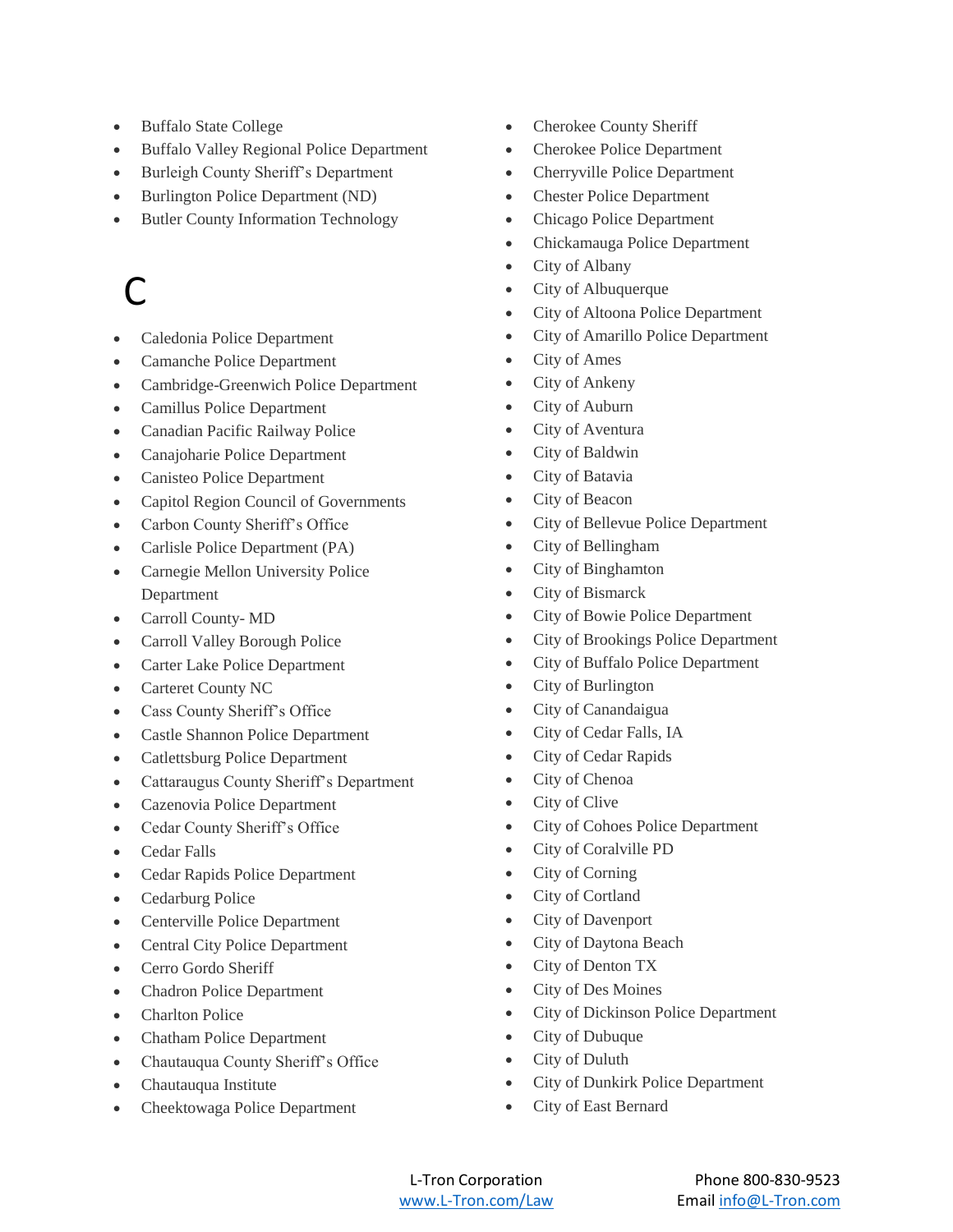- City of Eau Claire
- City of Eunice
- City of Fargo
- City of Fayetteville
- City of Fort Benton
- City of Fort Dodge
- City of Gastonia Police Department
- City of Geneva
- City of Gering
- City of Glens Falls
- City of Green Bay
- City of Greenbelt
- City of Hallandale Beach
- City of Hampton Police Department
- City of Hodgenville
- City of Holmes Beach
- City of Hope
- City of Hornell
- City of Hudson
- City of Indianola
- City of Iowa City
- City of Ithaca Police Department
- City of Jacksonville
- City of Johnston
- City of Johnstown
- City of Laurel
- City Of LeMars
- City of Lenexa
- City of Lincoln -ND
- City of Little Rock
- City of Long Beach
- City of Madison
- City of Marshalltown
- City of Mason City
- City of Mayflower Police Department
- City of Mechanicville
- City of Middletown
- City of Mission
- City of Moscow
- City of New York
- City of Newburgh
- City of Newton-MA
- City of Niagara Falls
- City of North Liberty
- City of Ocoee
- City of Olean
- City of Omaha
- City of Oneida
- City of Papillion
- City of Peekskill
- City of Plantation Police Department
- City of Port Jervis
- City of Poughkeepsie Police Department
- City of Powder Springs, GA
- City of Pueblo
- City of Rapid City
- City of Ray Police Department
- City of Rio Rancho
- City of Ripon
- City of Rochester Park & Recreation
- City of Rochester Police Department
- City of Rome
- City of Rossville
- City of Sac City
- City of Safford
- City of Sanibel
- City of Santa Fe
- City of Saratoga Springs
- City of Schenectady
- City of Sherrill
- City of Sioux City
- City of South Daytona
- City of Splendora
- City of Sturgis
- City of Surprise
- City of Syracuse
- City of Troy
- City of Utica
- City of Wasilla
- City of West Des Moines
- City of West Melbourne
- City of White Plains
- City of Williamsburg
- City of Yankton
- Clarion Police Department
- Clarke County Sheriff's Office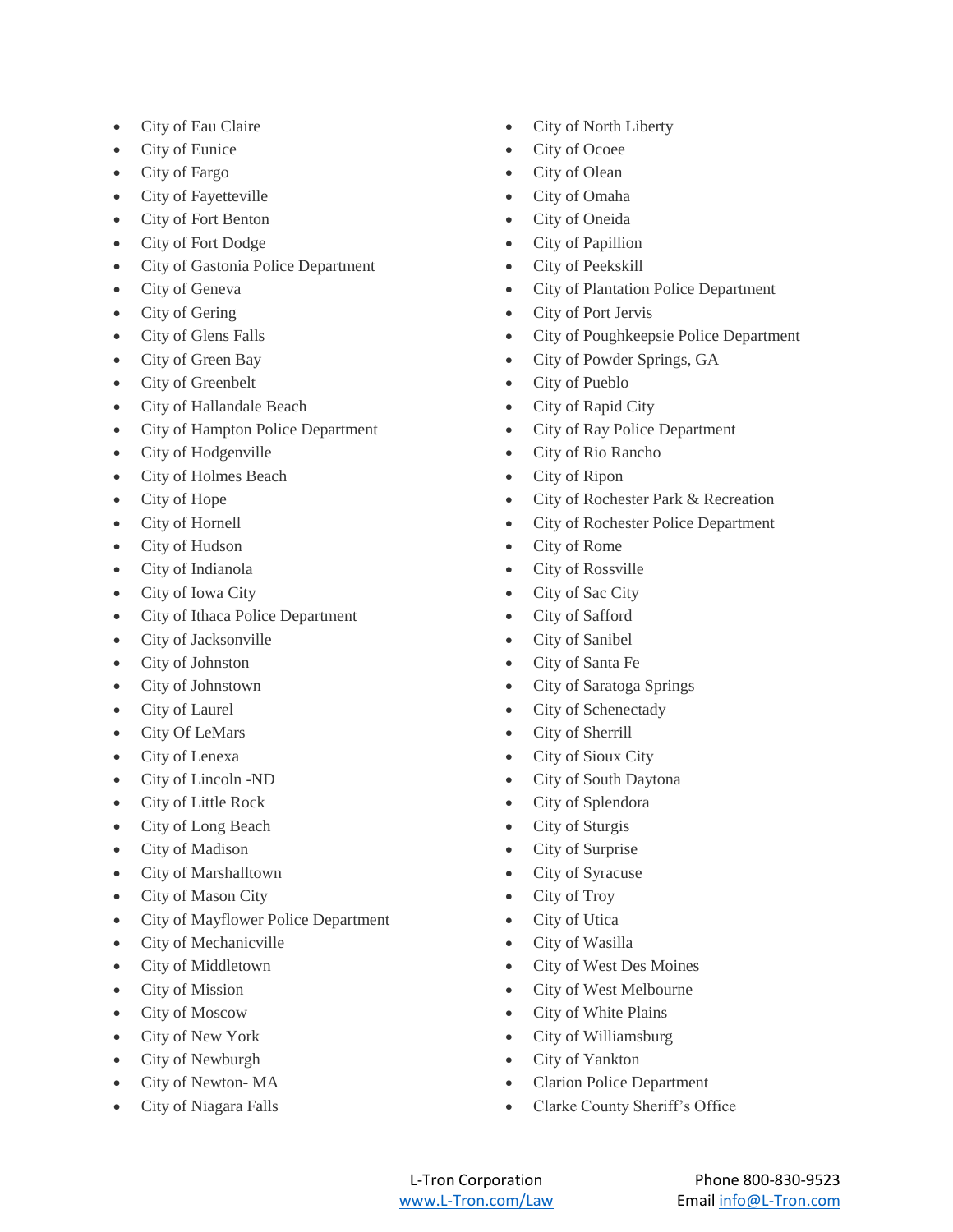- Clay County Sheriff's Office
- Clayton County IA Sheriifs Department
- Clifton Springs Police Department
- Clinton County Sheriff (IA)
- Clinton County Sheriff's Department NY
- Clinton County Sheriff's Off/Clinton,IA
- Clinton Police Department- IA
- Clinton, IA Police Department
- Clio Police Department
- Cobb County Government
- Cobb County Police Department
- Cobleskill Police
- Cohocton Police Department
- Cohoes Police Department
- Colfax County Sheriff
- Colonie Police Department (NY)
- Columbia County Sheriff
- Commerce Police Department
- Connellsville Police Department
- Cooperstown Ambulance
- Cooperstown Police Department
- Coral Springs Police Department
- Coralville Police Department
- Coraopolis Police Department (PA)
- Cornell Police
- Cornell Universiity
- Corydon Police Department
- Council Bluffs Police Department
- County of Chemung
- County of Dubuque
- County of Essex
- County of Jefferson
- County of Kenosha
- County of Kern
- County of Marin
- County of Moore
- County of Oswego Emergency Management
- County of Oswego-Sheriff's Department
- County of Rockland
- County of Steuben
- County of Sullivan
- County of Ulster
- County of Wyoming
- Coventry Police Department
- Cowlitz Co Sheriff's Office
- Coxsackie, Village of
- Cranston Police Department
- Crawford County Sheriff's Office
- Cross Plains Police Department
- Cumberland County TN
- Cumberland County Sheriff's Department (ME)

l)

- Dakota County Sheriff's Department
- Dallas County Sheriff
- Dane County Sheriff's Office
- Danville Police Departmentartment
- Davis County Clerk's Office
- Davison County Sheriff's Office
- Daytona Beach Shores Public Safety Department
- Decatur Police Department
- DEEPHAVEN POLICE DEPARTMENT
- Department of Homeland Security
- Department Veterans Affairs Police Department (Bath NY)
- Department of Air Force Police Ft Eustis
- Derry Township Police Department
- Des Moines County
- DeSoto County
- Devils Lake Police Department
- DeWitt Police Department
- Dickey County Sheriff's Office
- Dickinson County Sheriff
- Dickinson Police Department
- Dillard Police Department
- Dilworth Police Department
- Divide County Sheriff's Office
- Dona Ana County
- Dorchester County Sheriff
- Duchesne County Sheriff's Office
- Duluth Police Department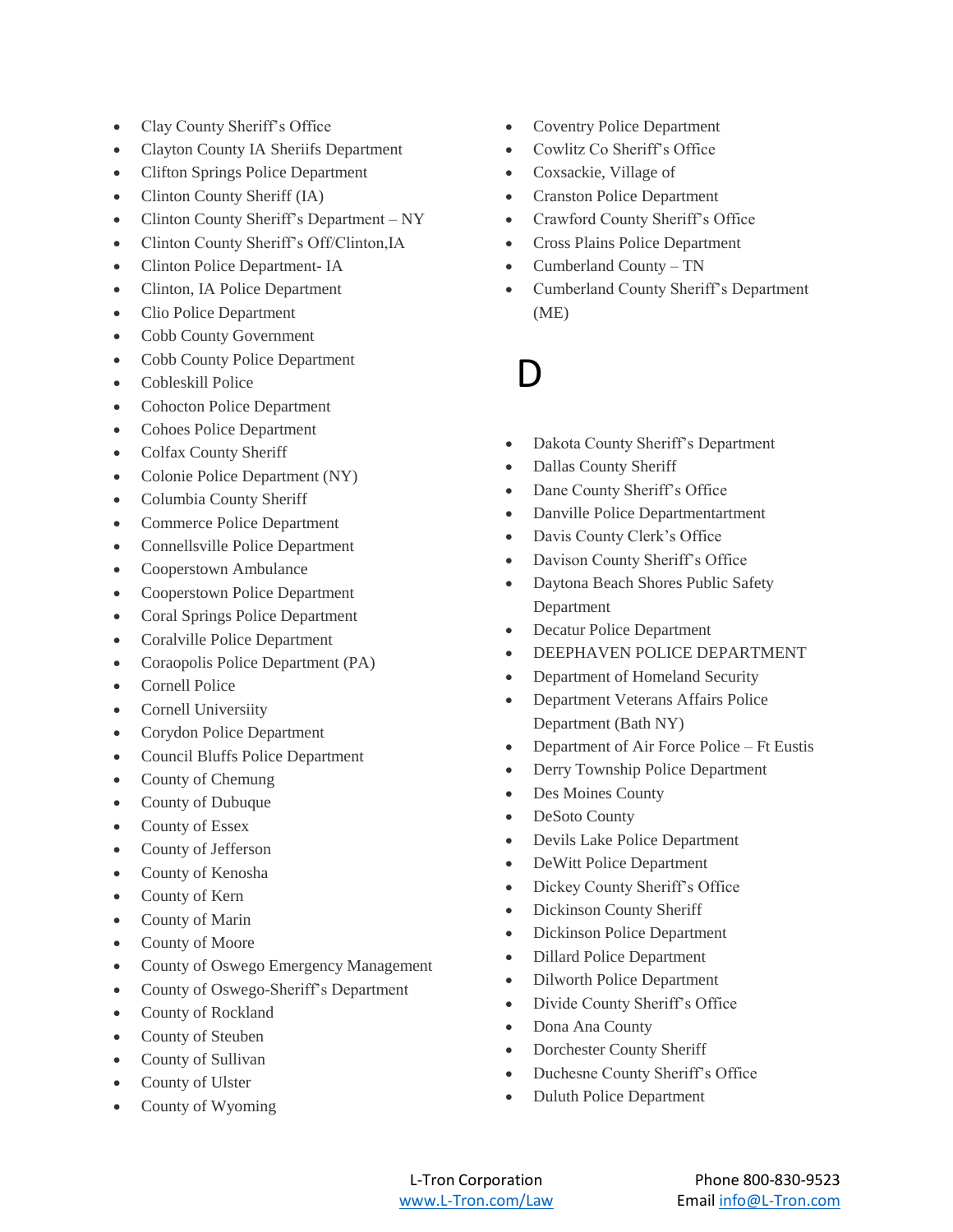- Dunn County Sheriff's Department
- Dutchess County
- Dyersville Police Department

# E

- Eagle Grove Police Department
- East Buffalo Township Police Department
- East Carbon Police Department
- East Earl Township Police Department
- East Fishkill Police Department
- East Hampton Village Police Department
- East Lansing Police Department
- East Pennsboro Police Department (PA)
- East Rochester Police Department
- East Whiteland Township
- Ector Police Department
- Edgewood Police Department
- Edgewood Police Department (IN)
- Edmunds County Sheriff's Office
- Egg Harbor Police Department (NJ)
- El Paso County Sheriff
- Elberta Police Department
- Eldlridge Police Department
- Elizabethtown Police Department (NC)
- Ellicottville Police Department
- Elma Police Department
- Elmira Heights Police Department
- Elmira Police Department
- Elmsford Police Department
- EmbarkIT
- Emerado Police Department
- Emmons County Sheriff's Office
- EPlus Technology
- Erie County Police Department
- Erlanger Police Department
- Essex County Sheriff's Office
- Estherville Police Department
- Evansdale Police Department
- Evanston Police Department

Exeter Township Police Department

#### F

- Fairbanks Police Department
- Fairfax County Police Department
- Fairport Police Department
- Fargo Police Department
- Farmingdale State College
- Farmingdale State University
- Faulkner County Sheriff
- Fayetteville Police Department
- Federalsburg Police Department
- Fleetwood Police Department (PA)
- Fletcher Police Department
- Florida State University
- Fort Dodge Police Department
- Fort Mitchell Police Department
- Foster County Sheriff
- Foster Police Department
- Franklin County
- Franklin Park Police Department (PA)
- Frankling County Iowa Sheriff
- Franklinville Police Department
- Fulton County Public Health
- Fulton County Sheriff
- Fulton Police Department
- G
- GA Department of Public Safety
- Gaston County Police
- Genesee County Sheriffs Department
- Geneseo Police Department
- Geneva Police Department
- Glenville Police Department
- Gloversville Police
- Golden Valley County Sheriff's Office
- Goshen Police Department (Village)
- Gothenburg Police Department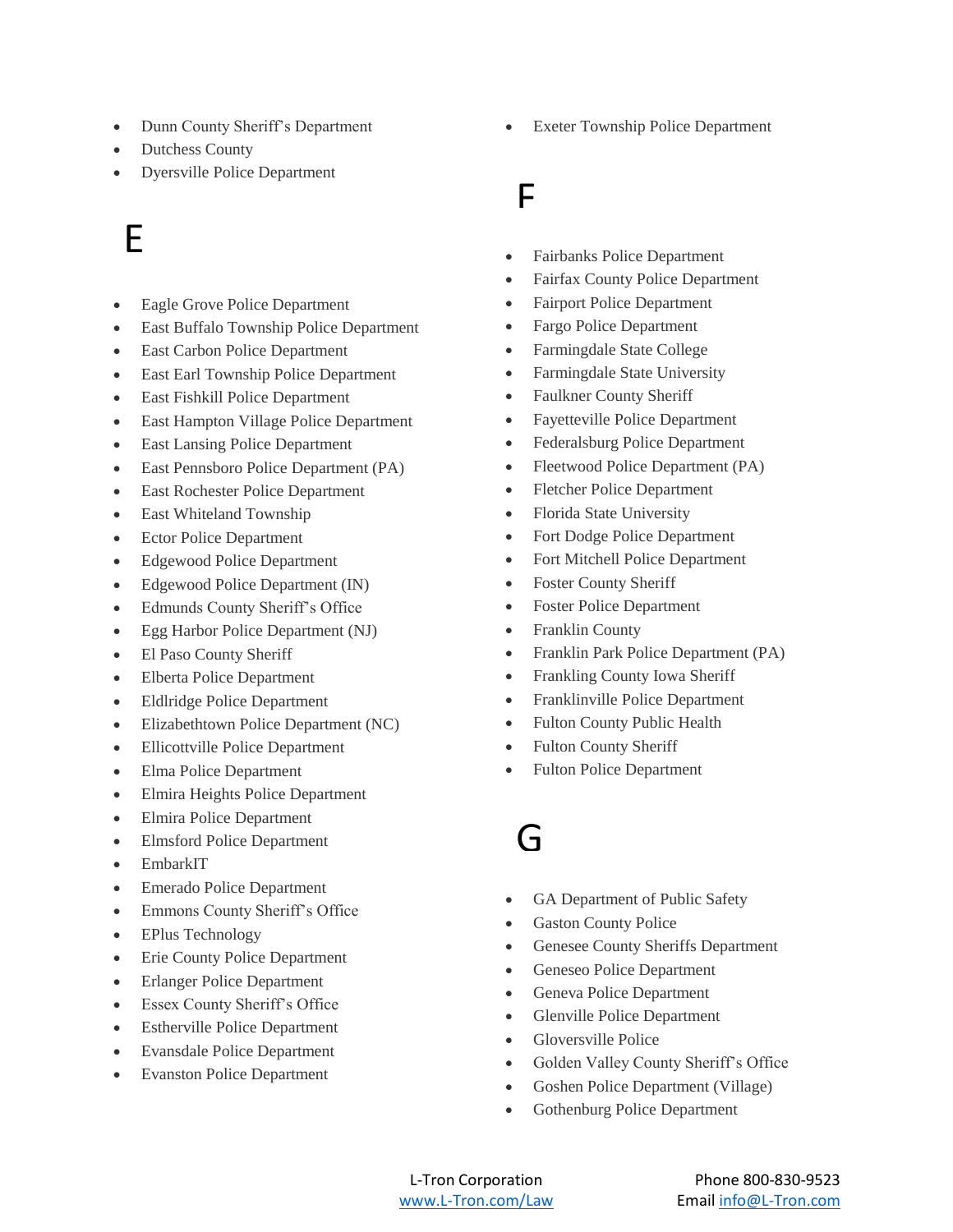- Graham Police Department
- Grand Forks Police Department
- Grand Traverse Sheriff Department
- Granite Falls Police Department
- Graymoor-Devondale Police Department
- Greece Police Department
- Green Bay Police Department
- Green County Sheriff
- Green Cove Springs Police Department
- Green Island Police Department
- Green Lake County
- Greenburgh Police Department
- Greene County Sheriff's Office
- Greenwood Lake Police Department (NY)
- Greers Ferry Police Department
- Griggs County Sheriff's Office
- Grinnell Police Department
- Grundy County Sheriff
- Guilderland Police Department

#### $\mathsf{H}$

- Hamilton County DA's Office
- HamPolice Departmenten Township Police Department
- Hampstead Police Department
- Hancock Police Department (NY)
- Hancock Police Department (MD)
- Hardin County
- Harford County Sheriff
- Harlan Sheriff
- Harriman Police Department
- Harris County Sheriff's Office
- Harrison Police Department
- Harvey Police Department
- Haverstraw Town Police Department
- Havre de Grace Police Department
- Heidelberg Borough Police Department (PA)
- Hendricks County Sheriff's Department
- Herkimer Police Department
- Hiawatha Police Department
- High Point Police Department
- Highfill Police Department
- Hillview Police Department
- Hinton Police Department
- Holland Marshal Office
- Holly Hill Police Department
- Holly Springs Police Department
- Hopkinsville Police Department
- Horseheads Police Department
- Hudson Police Department
- I
- Ida County Sheriff's Office
- Idaho DOT
- Idaho Falls Police Department
- Idaho State Police
- Incorporated Village of Freeport
- Incorporated Village of Hempstead
- Incorporated Village of Lake Success
- Incorporated Village of Lynbrook
- Incorporated Village of Sands Point
- Independence Police Department
- Indian River Shores Public Safety
- Indianola Police Department
- Iowa City Police Department
- Iowa Department of Natural Resources
- Iowa State Patrol
- Iowa State University
- J
- Jacksonville Beach Police Department
- Jamestown Police Department
- Jasper County
- Jefferson County Sheriff's Office (IA)
- Jennerstown Boro Police Department
- Jermyn Borough Police Department
- Johnson City Police Department
- Johnson County Information Technology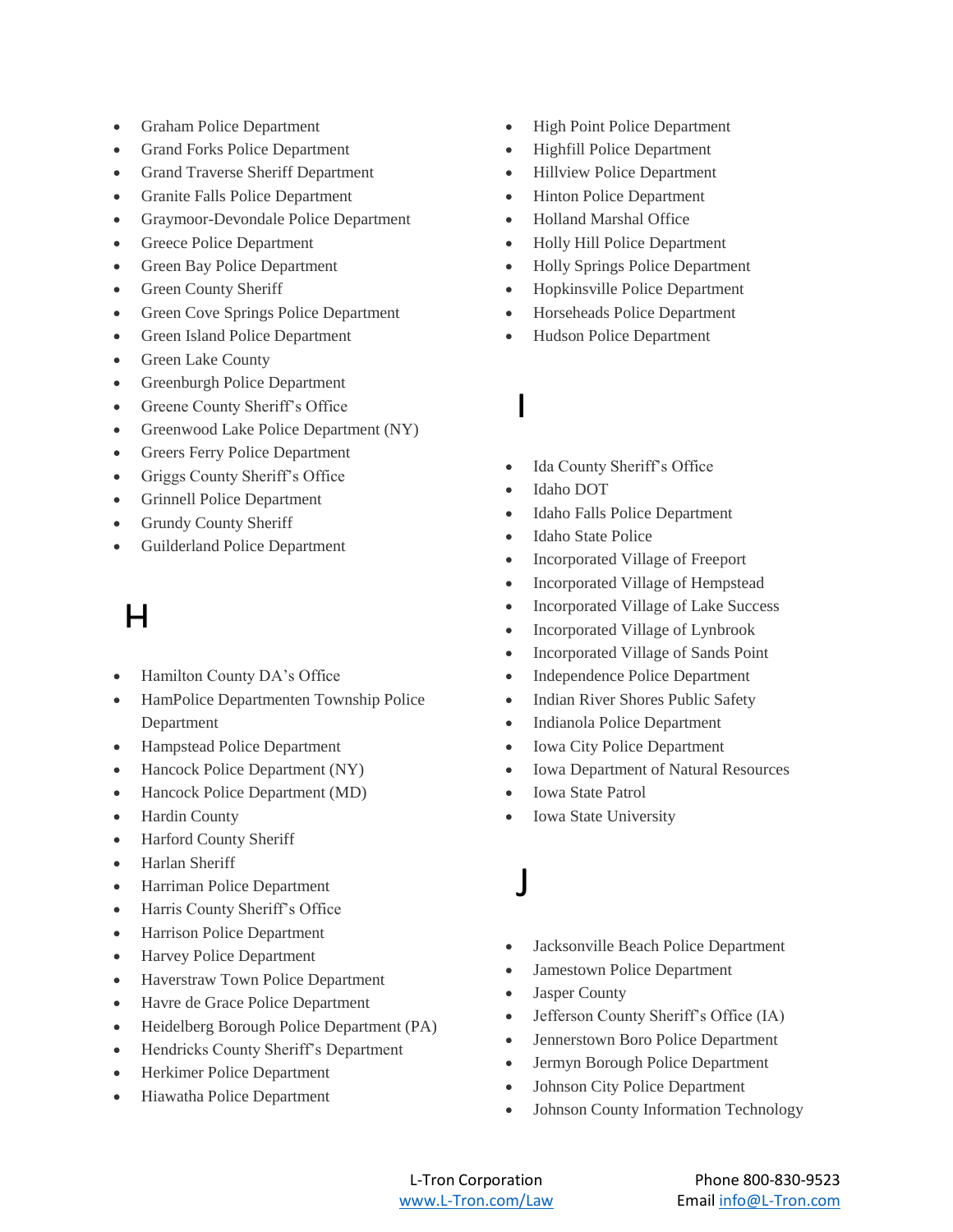- Johnston Police Department IA
- Johnstown Police Department
- Jones County Sheriff's Office
- Juneau Police Department

#### $\mathbf k$

- Kansas Highway Patol
- Kaua'i Police Department
- Kearney Police Department (NE)
- Kenmore Police Department
- Kennett Police Department (PA)
- Kennewick Police Department
- Kent County Sheriff's Department-MI
- Kent Police Department
- Kenton County Sheriff's Office
- Kentucky State Police
- Ketchikan Police Department
- Kildeer Police Department
- King County Sheriff's Office
- Kingston Police Department (TN)
- Kiskiminetas Police Department (PA)
- Kitsap County Sheriff

### L

- La Crosse Police Department- WI
- La Grange Police Department
- La Porte City Police Department
- Lake Placid Police Department
- Lake Region Law Enforcement Center
- Lakeview City Police Department
- Lakewood-Busti Police Department
- Lancaster Police Department
- Lauderhill Police Department
- Laurel County Sheriff's Office
- Lawrence County Sheriff's Office
- Lebanon Police Department
- Lee County Sheriff's Office
- Lehigh Township Police Department (PA)
- Lehighton Police Department (PA)
- LeMars Police Department
- Lenexa Police Department
- Levy County Sheriffs Office
- Lewis County Sheriff Department
- Lewiston Police Department
- Lexington Police Department (SC)
- Lillington Police Department
- Lincoln Police Department
- Linden Police Department
- Linn County
- Linton Police Department
- Little Falls Police Department
- Little Flock Police Department
- Little Rock Police Department
- Livingston County Sheriff's Department
- Lloyd Police Department
- Lockport Police Department
- Long Beach Police Department
- Louisville Metro Police
- Lynnfield Police Department

#### M

- Macedon Police Department
- Madison County Sheriff's Office
- Madison Police Department
- Mahaska County Sheriff
- Maitland Police Department
- Malverne Police Department
- Manchester Police Department
- Mandan Police Department
- Manlius Police Department
- Manning Police
- Maple Bluff Police Department
- Maricopa County
- Marion County Sheriff's Office (IA)
- Marion Police Department
- Marlborough Police Department
- Mar-Mac Police Department
- Marshal County Information Services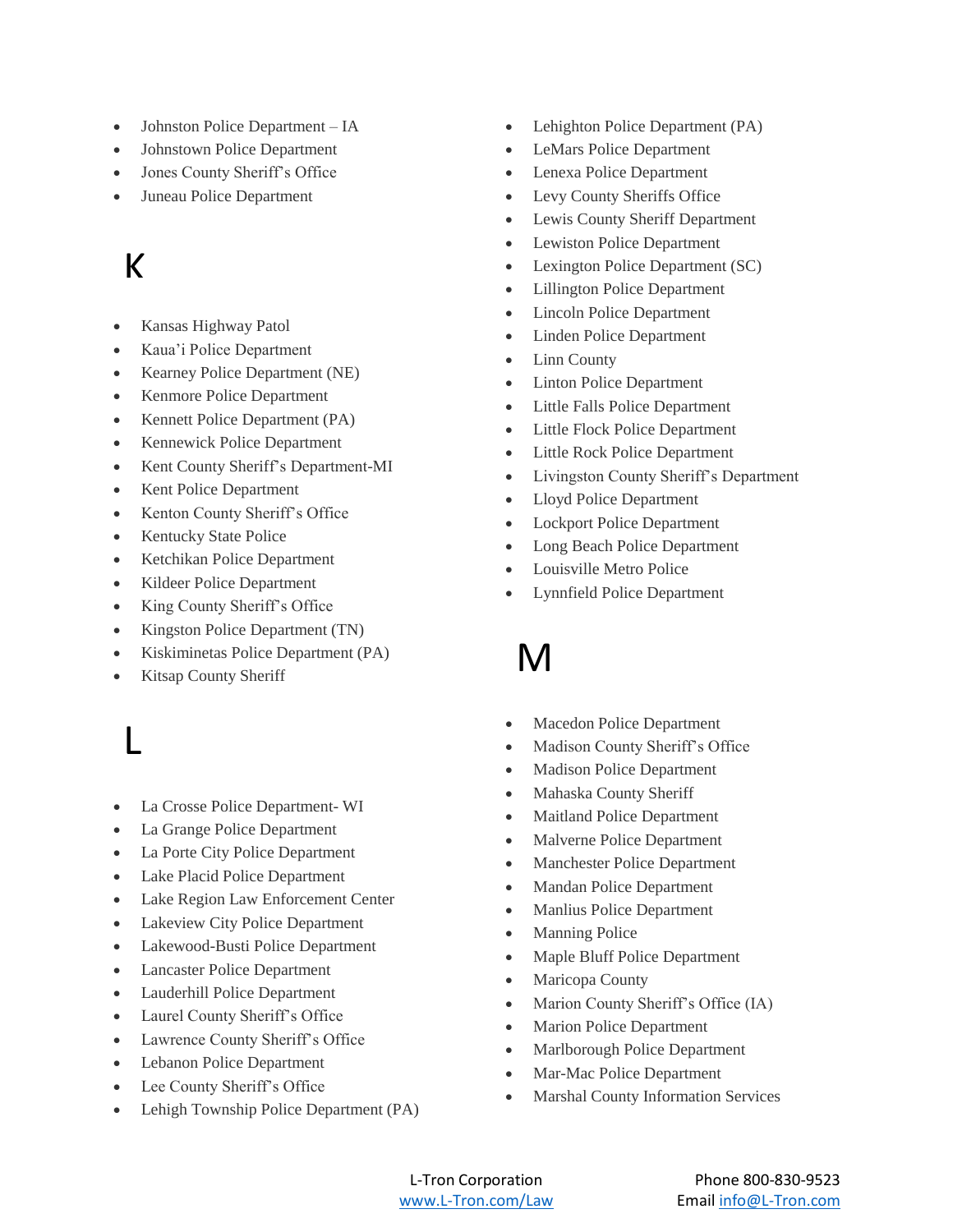- Marshall County Sheriff's Office
- Marshalltown, IA
- Maryland Natl Capital Park Police
- Maryland State Police
- Maryland Transportation Authority
- Massena Police Department
- Mauldin Police Department
- McCook County Sheriff
- McGraw Police Department
- McKenzie County Sheriff's Department
- McLean County Sheriff's Office
- Meade County Sheriff's Department
- Meadow Vale Police Department
- Mechanic Falls Police Department
- Mechanicsburg Police Department (PA)
- Mechanicville Police Department
- Medina Police Department
- Mequon Police Department
- Mercer County Sheriff's Office
- Meshoppen Police Department
- Michigan City Police Department
- Michigan State Police
- Middleport Police Department,Village of
- Middletown Police Department
- Mifflinburg Police Department
- Mill County
- Miller County Sheriff's Office
- Milton Borough Police Department (PA)
- Milton Police Department (WA)
- Minot Police Department
- Mitchell Department of Public Safety
- Monona County Sheriff
- Monroe County Sheriff
- Monroe Police Department (NY)
- Monroe Police Department (WI)
- Monterey Park Fire Department
- Montgomery CO Sheriff & Jail
- Monticello (WI) Police Department
- Monticello Police Department (IA)
- Moon Township Police Department
- Moore County Sheriff's Office
- Moorhead Police Department
- Morrisville College Police Department
- Morton County Sheriff's Department
- Mount Dora Police Department
- Mount Hope Police Department
- Mount Kisco Police Department
- Mount Morris Police Department
- Mount Pleasant, Town of
- Mount Vernon Police Department
- Mountain Home Police Department
- Mt Morris Police Department
- Mt Washington Police Department
- Mt Lebanon Police Department
- Murfreesboro Police Department
- Murray County Sheriffs Office
- Murrysville Police Department
- Muscatine County

#### N

- Nassau County
- Nebraska Crime Commission
- Nebraska DMV
- Nebraska State Patrol
- Neptune Beach Police
- New Berlin Police Department
- New Braunfels Fire Department
- New Hanover County Sheriff's Department
- New Mexico Department of Transportation
- New Mexico DOT Traffic Safety
- New Paltz Police Department, Town of
- New Rochelle Police Department
- New Vienna Police Department
- Newburgh Police Department
- Newburgh Police Department (town)
- Newport Police Department (RI)
- Newton Police Department-IA
- Newton Police Department
- Niagara County Sheriff's Department
- Niskayuna Police Department
- North Castle Police Department
- North Dakota Highway Patrol
- North Greenbush Police Department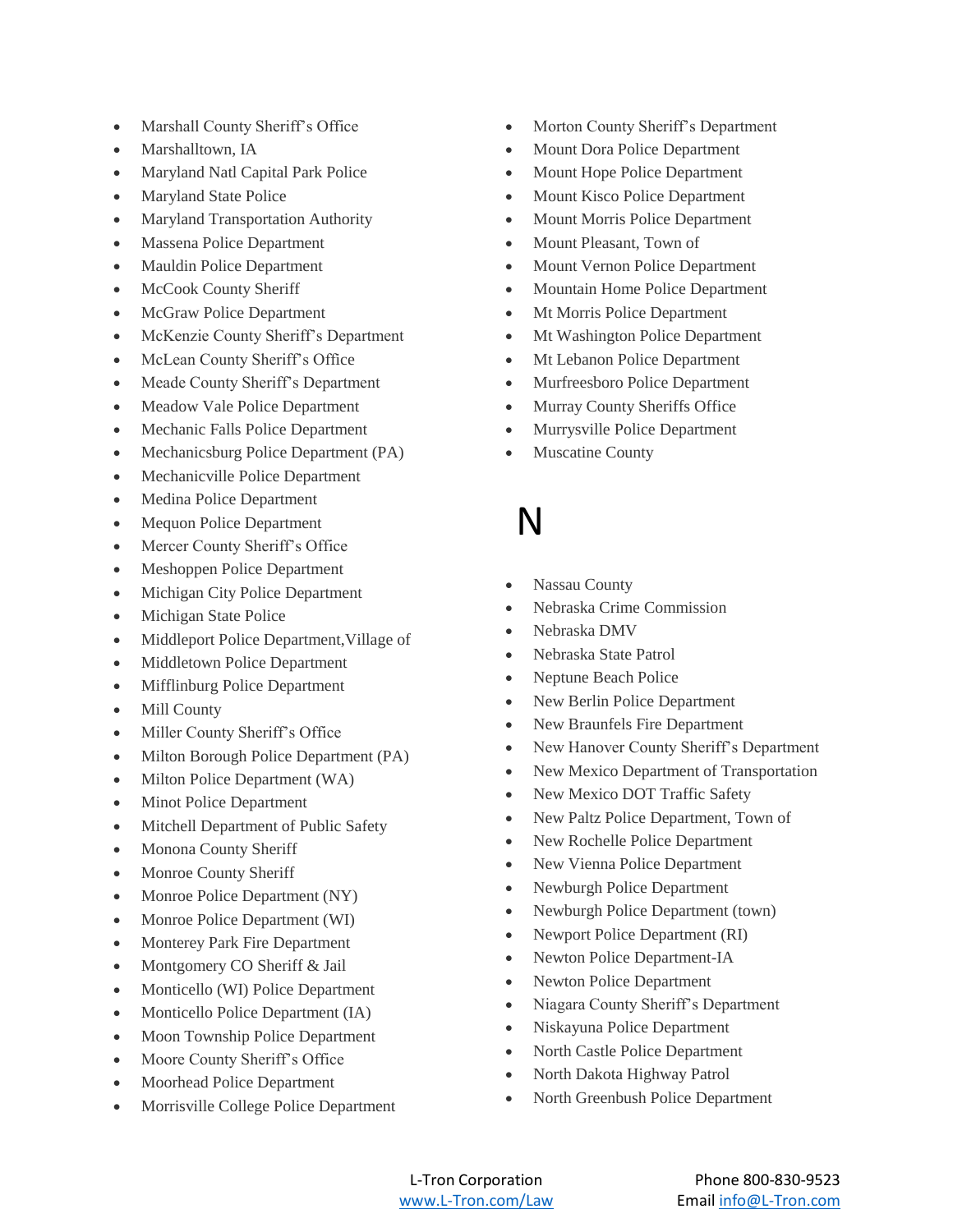- North Little Rock Police Department
- North Pole Police Department
- North Tonawanda Police Department
- Northwest Georgia Public Health
- Norwich Police Department
- NY State Park Police
- NYC Transit Authority
- NY Police Department General
- NYS Department of Corrections
- NYS Department of Labor
- NYS Department of Environmental Conservation
- NYS Division of Criminal Justice Services
- NYS DMV
- NYS Office of Court Administration
- NYS Park Police
- NYS Police
- NYS Police- Thruway Authority
- NYS Police-Troop A
- NYS Police-Troopers
- NYS Thruway Authority

# O

- Oakdale Borough Police Department
- Oelwein Police Department
- Ogallala Police Department
- Ogdensburg Police Department (NY)
- Okeechobee County Sheriff's Office
- Old Brookville Police Department
- Old Westbury Police Department
- Oldham County Sheriff's Office
- Olive Police Department (NY)
- Oliver County Sheriff's Office
- Omaha Police Department
- Oneida City Police Department
- Oneonta Police Department
- Onondaga Sheriff's Department
- Orange County Sheriff's
- Orangetown Police Department
- Oriskany Police Department
- Orleans County
- Orleans County Health Department
- Orofino Police Department
- Osceola County
- Osceola County Sheriff's Office
- Oskaloosa Police Department
- Ossining Police Department
- OST Department of Public Safety
- Oswego Police Department
- Otsego County Department of Health
- Otsego County Sheriff
- Ottumwa Police Department
- Owensboro Police Department
- Oxford Police Department

#### P

- Painted Post Police Department
- Palmyra Police Department
- Palmyra Police Department (WI)
- Parkersburg Police Department
- Pasco Sheriff's Office
- Pendleton County Sheriff
- Pennsylvania State Police
- Pensacola State College
- Perry Police Department
- Person County Sheriff's Office
- Phoenix Police Department
- Philadelphia Police Department
- Pierce County Sheriff's Department
- Piermont Police Department
- Pierre Police Department
- Pittsford Fire District
- Platte County Sheriff
- Plattekill Police Department, Town of
- Plattsburgh Police Department
- Pleasant Hill Police Department-IA
- Plymouth County
- Polk County
- Port Chester Village of
- Port Richey Police Department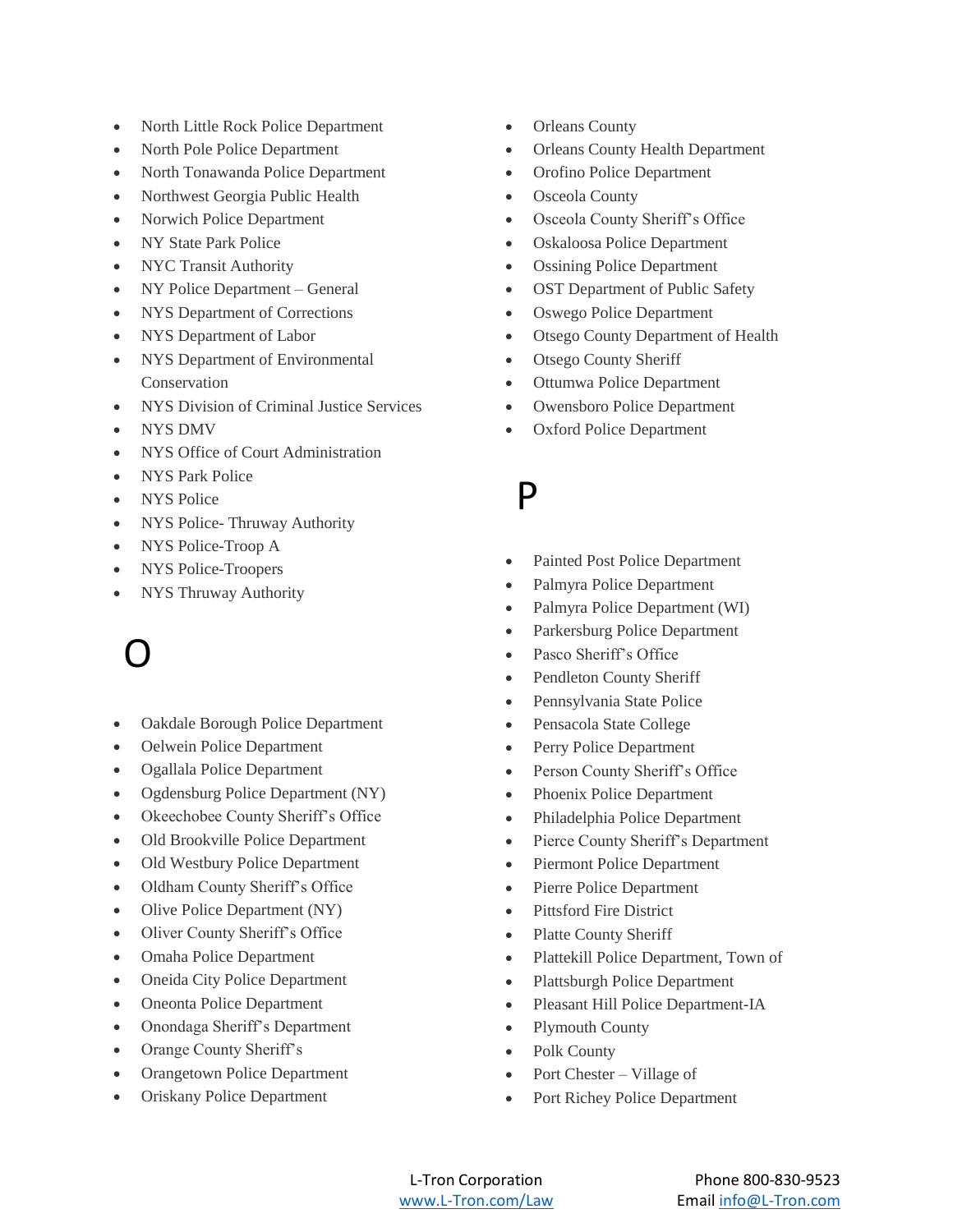- Port Royal Police Department
- Port Townsend Police Department
- Pottawattamie County Sheriff
- Poughkeepsie Police Department
- Powers Lake Police Department
- Price County Sheriff's Department
- Pueblo County Sheriff's Office
- Putnam County Sheriffs Office

# Q

Queens County DA

### R

- Radcliff Police Department
- Ravenden Police Department
- Ray City Police Department
- Rensselaer County Department of Health
- Rensselaer County Sheriff's Department
- Rensselaer Police Department
- Renville County Sheriff Department
- Rhinebeck Police Department
- Rice Lake Police Department
- Richland TWP Police Department
- Richmond Police Department
- Rio Arriba County Sheriff
- Rio Police Department
- Robeson Police Department (PA)
- Rochester City Police
- Rockford Police Department
- Rogers Police Department
- Rolla Police Department (ND)
- Rome Police Department
- Rosendale Police Department
- Rossville Police Department
- Rotterdam Police Department

Rye Brook Police Department

### S

- Sac County Sheriff
- Sackets Harbor Police Department
- Salamanca Police Department
- Salt Lake County Sheriffs Office
- Sanborn Police Department
- Sandersville Police Department
- Sandy Police Department
- Saranac Lake Police Department
- Sarasota County Sheriff's Office
- Saratoga County Public Health
- Saratoga County Sheriff
- Sarpy Sheriff
- Saugerties Police Department
- Schenectady County Sheriff Department
- Schodack Police Department
- Schoharie County Sheriff's Office
- SCHUYLER COUNTY SHERIFF'S OFFICE
- Scott County Sheriff's Office
- Scotts Bluff County Sheriff's Office
- Screven Police Department (GA)
- Seagrove Police Department
- Seneca County Sheriff's Office
- Shaler Township Police Department
- Shannon Hills Police Department
- Shawano Police Department
- Sheffield Police Department
- Shelter Island Police Department
- Sherburne County Sheriff's Office
- Sheridan County Sheriff's Office
- Shorewood Hills Police Department
- Shortsville Police Department
- Shoshone County Sheriff
- Sidney Police Department
- Silver Lake Police Department
- Silver Spring Police Department (PA)
- Silvis Police Department
- Sioux Center Police Department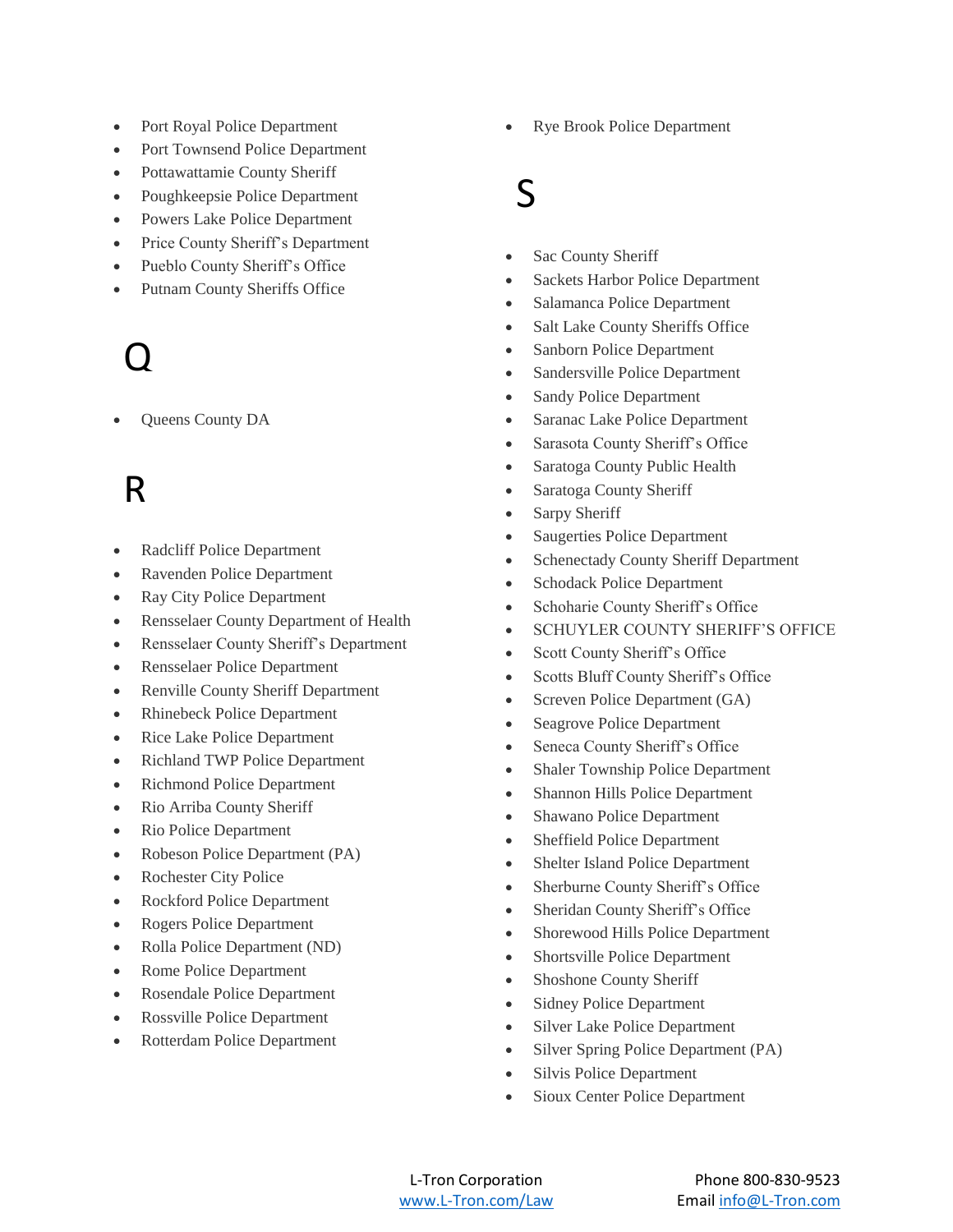- Sioux County Sheriff's Office
- Skagway Police Department
- SLO County Probation Department
- Smithsburg Police Department
- Snowflake Taylor Police Department
- Sodus Police Department
- Soldotna Police Department
- Somerset Police Department (PA)
- South Dakota Department of Public Safety
- South Dakota Highway Patrol
- South Kingstown Police Department (RI)
- South Nyack Grand View Police Department
- Southampton Village Police Department
- Southern Shores Police Department
- Southold Town Police
- Spencer Police Department
- Spirit Lake Police Department
- Spokane Police Department
- Spring Township Police Department (PA)
- Spring Valley Police Department
- Springfield Police Department
- St Matthews Police Department
- St Cloud Police Department
- St Florian Police Department
- St Lawrence County
- St Louis County
- St Marys Police Department
- Stanley Police Department
- Stark County Sheriff's Office
- State of Arkansas
- State of Michigan
- State of Michigan MPSCS
- State of North Dakota
- State of Utah GOPB
- State of Utah-DWR
- Steele County Sheriffs Office
- Stony Brook Univ
- Suffern Police Department
- Suffolk County Sheriff's Office
- Summerdale Police Department
- Summit County
- SUNY at Canton
- SUNY Canton
- Suny Cortland
- SUNY ESF
- SUNY Geneseo
- SUNY Institute of Technology
- SUNY New Paltz
- SUNY Oneonta
- SUNY Plattsburgh Police
- SUNYIT at Utica Rome
- Superior Police Department
- Surf City Police Department
- Surrey Police Department (ND)
- T
- Tatamy Borough Police Department
- Taylorsville Police Department
- Tennessee Department of Safety
- Teton County Sheriff's Office
- The Town of Kent Police Department
- The Wilkin County Sheriff's Office
- Ticonderoga Police Department
- Tioga County Sheriff's Office
- Tioga Police Department
- Tompkins County Sheriff's Office
- Toms River Police Department
- Town of Addison
- Town of Amherst Police Department
- Town of Bethlehem, NY
- Town of Blooming Grove
- Town of Brighton
- Town of Carmel
- Town of Cary
- Town of Chester Police Department
- Town of Clarkstown
- Town of Clay
- Town of Colonie
- Town of Cuba Police
- Town of Deerpark
- Town of Ellicott Police
- Town of Elmira
- Town of Evans Police Department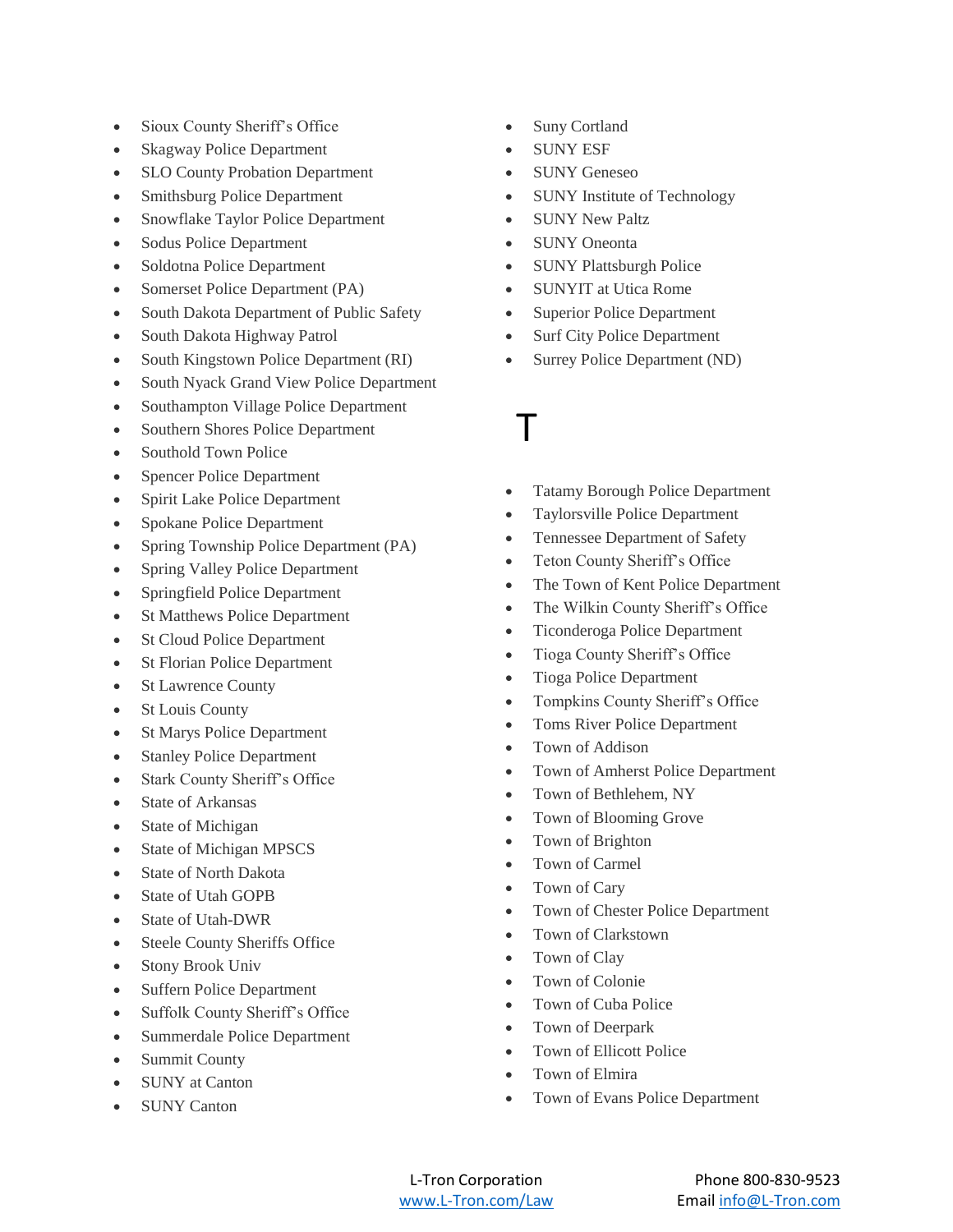- Town of Fallsburg Police Department
- Town of Fishkill Police Department
- Town of Franklin
- Town of Garner
- Town of Gates
- Town of Geddes
- Town of Geneva Police Department WI
- Town of Goshen Police Department
- Town of Grand Island
- Town of Hamburg Police Department
- Town of Havana
- Town of Hempstead
- Town of Hilton Head Island
- Town of Irondequoit
- Town of Jay
- Town of Jupiter Island
- Town of Kirkland Police Department
- Town of Lewiston
- Town of Linn Police Department
- Town of Manlius Police Department
- Town of Marion
- Town of New Castle Police Department
- Town of New Hartford
- Town of New Windsor
- Town of Niagara
- Town of Nichols Police Department
- Town of Niskayuna
- Town of Norfolk
- Town of North Police Department
- Town of North Salem Police Department
- Town of Ogden Police
- Town of Orange Park
- Town of Orchard Park
- Town of Poughkeepsie
- Town of Priceville
- Town of Ramapo
- Town of Riverhead
- Town of Rosendale
- Town Of Salem Public Safety
- Town of Seneca Falls
- Town of Stillwater
- Town of Stony Point
- Town of Summerville Police Department
- Town of Tonawanda
- Town of Tuxedo Police Department
- Town of Vestal Police Department
- Town of Wallkill Police Department
- Town of Warwick
- Town of Waterford
- Town of Webster
- Town of West Seneca Police Department
- Town of Woodbury Police
- Township of Mount Holly
- Traill County Sheriff's Department
- Tullahoma Police Department
- Tupper Lake Police Department
- Turner County Sheriff's Office
- Twin Falls Police Department
- Tyrone Police Department

### $\mathsf{U}$

- US Marshall Service
- Ulster Police Department
- Unified Police Department
- Union Center Police Department
- Union County Sheriff's Office AR
- Union County Sheriff's Office NC
- Union County Sheriff's Office (IA)
- Uniontown City Police Department
- United States Capitol Police
- Univ of Oklahoma Electrical and Computer
- Univ of Nebraska Lincoln Police
- University at Buffalo
- University Heights Police Department
- University of Iowa Public Safety Department
- University of North Dakota Police Department
- University of Wisconsin, Madison Police
- University of Wisconsin-Platteville Police Department
- Upper Allen Police Department
- Urbandale Police Department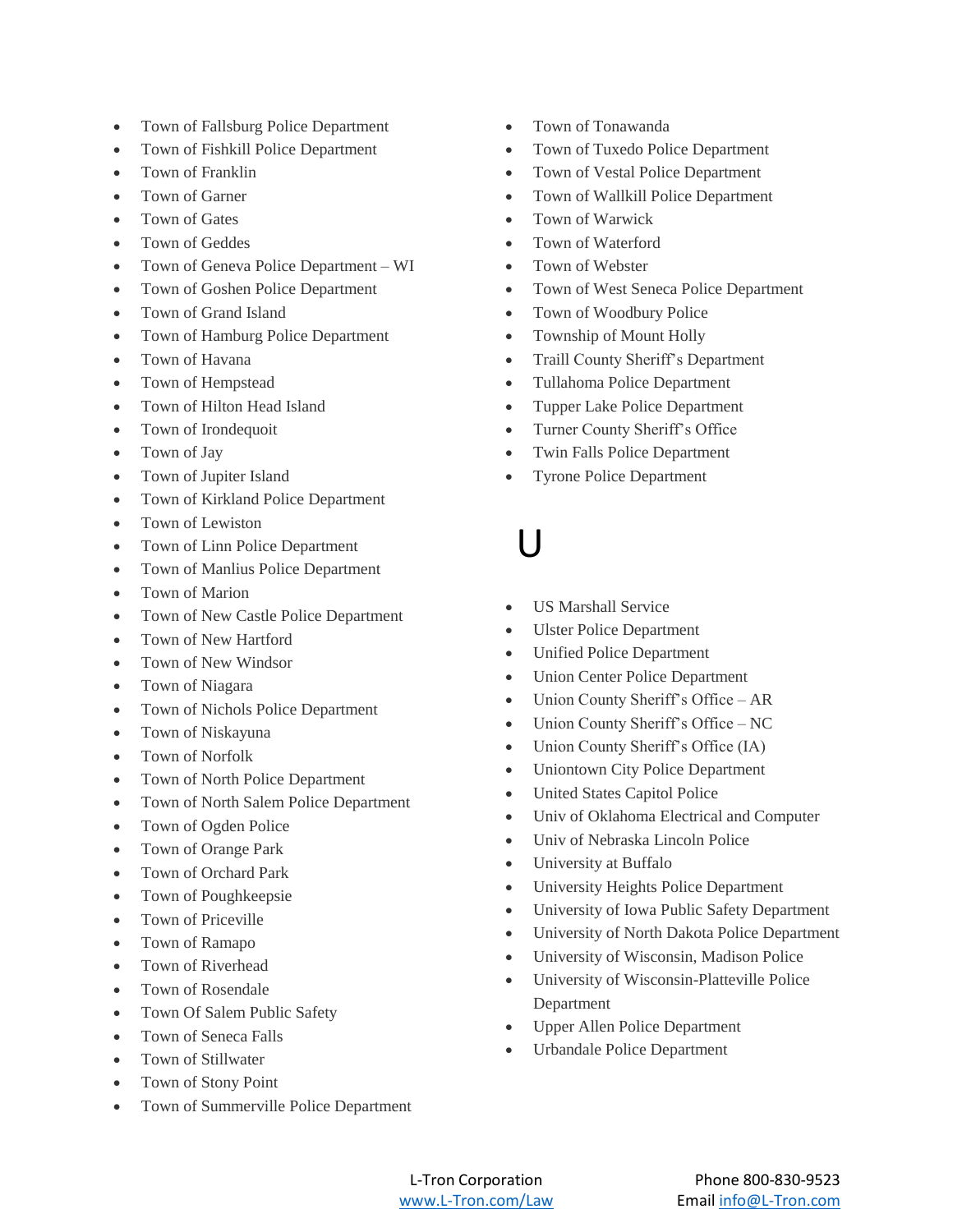Utah County Government

# V

- Van Buren Police Department
- Vermont Department of Public Safety
- Vermont State Police
- Village of Akron
- Village of Albion Police Department
- Village of Allegany Police Department
- Village of Attica Police Department
- Village of Avon
- Village of Belmont Police Department
- Village of Boonville
- Village of Briarcliff Manor
- Village of Carthage Police Department
- Village of Chenequa Police Department
- Village of Chittenango
- Village of Cold Spring Police
- Village of Corfu
- Village of Corinth
- Village of Croton-on-Hudson
- Village of Depew
- Village of East Aurora
- Village of East Syracuse
- Village of Endicott
- Village of Fairport
- Village of Fishkill Police Department
- Village of Floral Park Police Department
- Village of Florida Police Department
- Village of Fontana Police Department
- Village of Frankfort Police
- Village of Fredonia
- Village of Groton
- Village of Hamburg
- Village of Holley
- Village of Horseheads
- Village of Hudson Falls
- Village of Interlaken
- Village of Irvington
- Village of Kenmore
- Village of Kings Point
- Village of Larchmont
- Village of LeRoy
- Village of Liverpool
- Village of Lynbrook
- Village of Lyons
- Village of Malone
- Village of Mamaroneck
- Village of Maybrook
- Village of Menands
- Village of Monroe
- Village of Montgomery Police Department
- Village of Muttontown
- Village of North Port
- Village of North Syracuse
- Village of NorthPort
- Village of Oconomowoc
- Village of Old Brookville
- Village of Old Westbury
- Village of Palm Springs Police Department
- Village of Penn Yan
- Village of Pewaukee Police Department
- Village of Phoenix
- Village of Port Dickinson
- Village of River Hills
- Village of Rockville Centre
- Village of Sackets Harbor
- Village of Scarsdale
- Village of Seneca Falls
- Village of Sherburne
- Village of Shortsville
- Village of Sidney
- Village of Silver Creek
- Village of Solvay
- Village of South Glens Falls
- Village of Southhampton
- Village of St Johnsville Police Department
- Village of Vernon
- Village of Walden
- Village of Walton
- Village of Wappingers Falls
- Village of Waterloo,NY
- Village of Watkins Glen